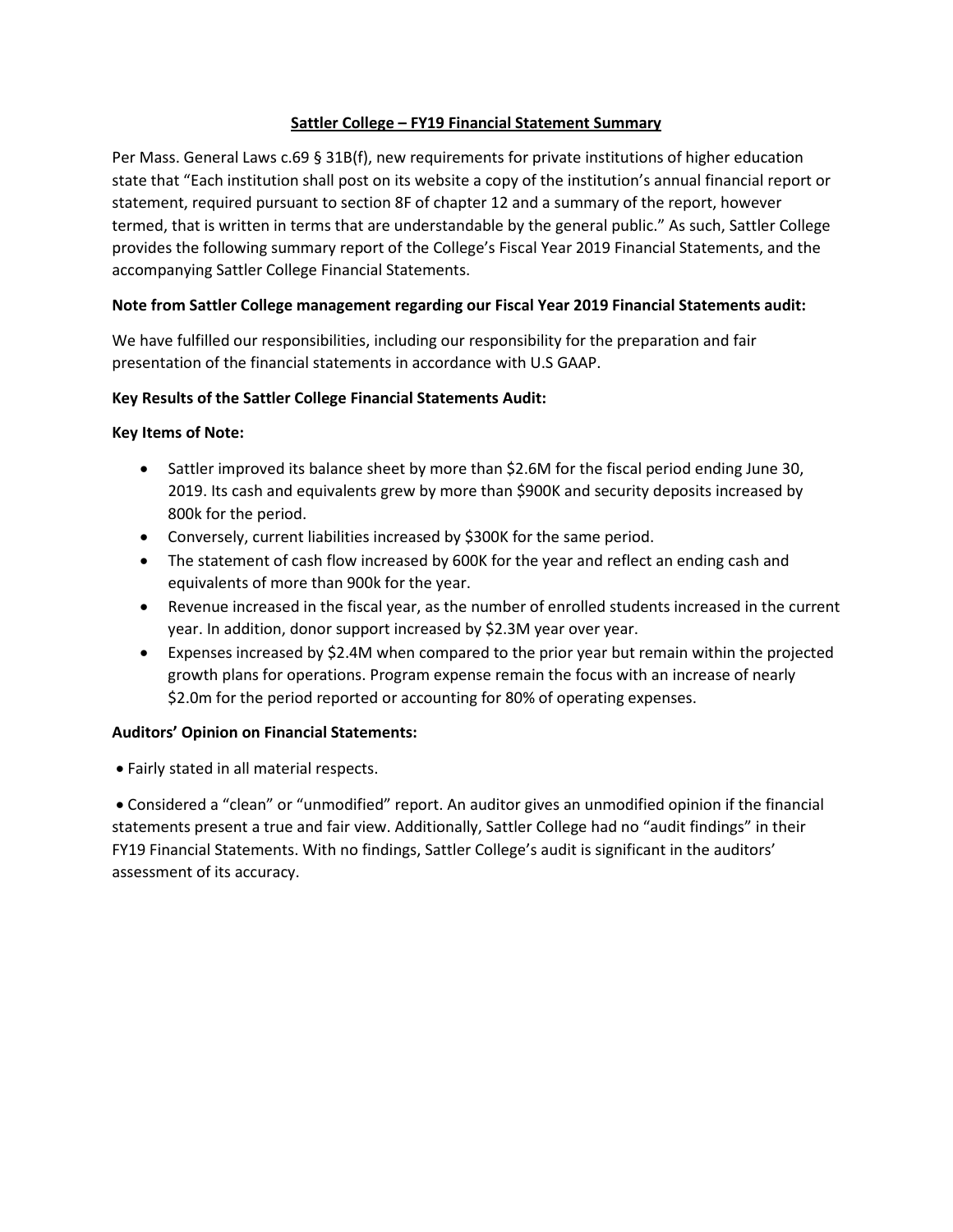# SATTLER COLLEGE, INC.

**Audited Financial Statements** Years Ended June 30, 2019 and 2018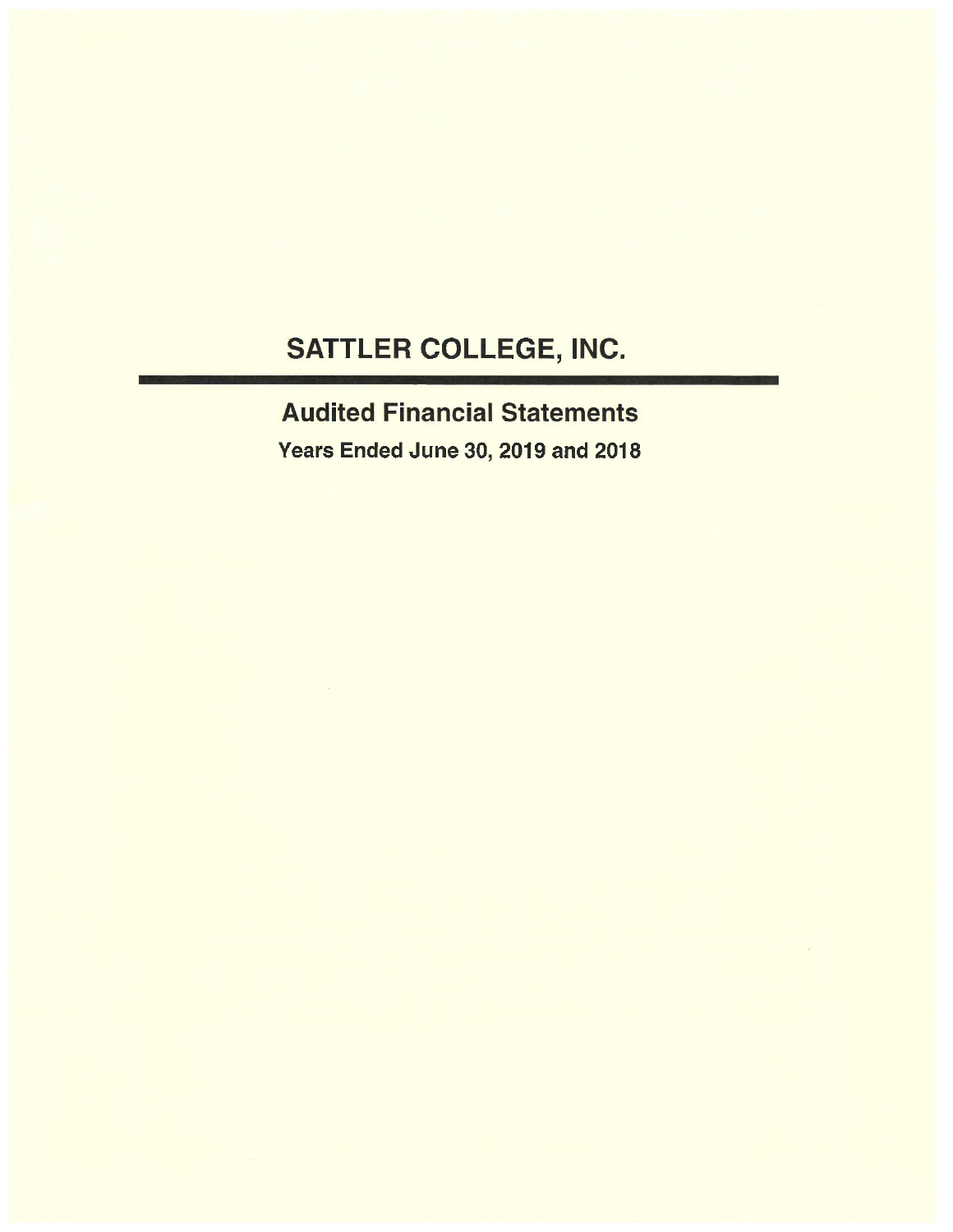# **Contents**

| <b>Independent Auditors' Report</b>            | $1 - 2$        |
|------------------------------------------------|----------------|
| <b>Financial Statements</b>                    |                |
| <b>Statements of Financial Position</b>        | 3              |
| <b>Statements of Activities and Net Assets</b> | $\overline{4}$ |
| <b>Statements of Functional Expenses</b>       | $5 - 7$        |
| <b>Statements of Cash Flows</b>                | 8              |
| <b>Notes to Financial Statements</b>           | $9 - 18$       |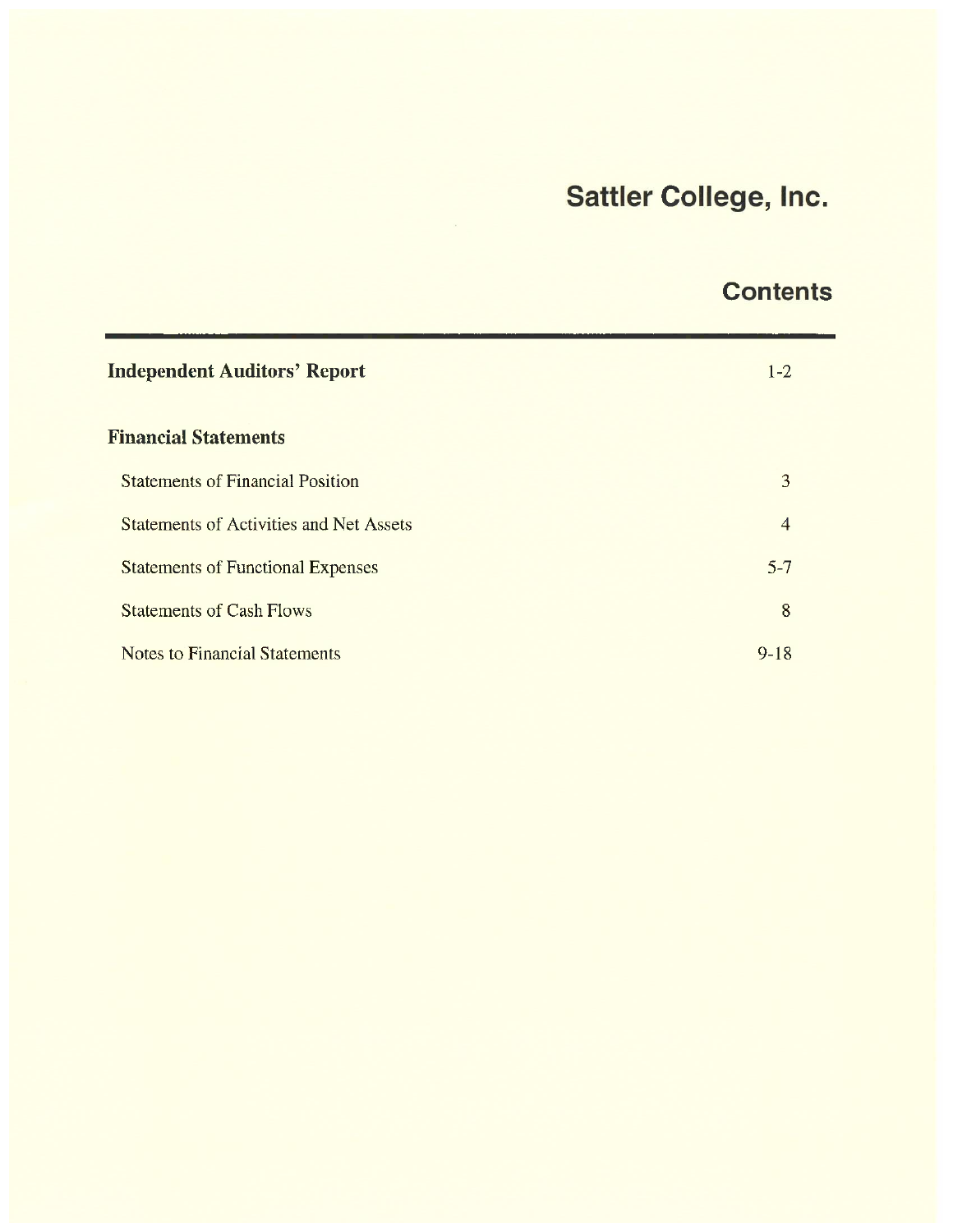

### STAFFORD. GAUDET & ASSOCIATES, LLC **Certified Public Accountants**

## **Independent Accountants' Report**

To the Board of Trustees of Sattler College, Inc. Cambridge, MA 02238

We have audited the accompanying financial statements of Sattler College, Inc., (a Massachusetts nonprofit corporation) which comprise the statements of financial position as of June 30, 2019 and 2018, and the related statements of activities and net assets, functional expenses, and cash flows for the years then ended, and the related notes to the financial statements.

### **Management's Responsibility for the Financial Statements**

Management is responsible for the preparation and fair presentation of these financial statements in accordance with accounting principles generally accepted in the United States of America; this includes the design, implementation, and maintenance of internal control relevant to the preparation and fair presentation of financial statements that are free from material misstatement, whether due to fraud or error.

### **Auditor's Responsibility**

Our responsibility is to express an opinion on the financial statements based on our audits. We conducted our audits in accordance with auditing standards generally accepted in the United States of America. Those standards require that we plan and perform the audit to obtain reasonable assurance about whether the financial statements are free from material misstatement.

An audit involves performing procedures to obtain audit evidence about the amounts and disclosures in the financial statements. The procedures selected depend on the auditor's judgement, including the assessment of the risks of material misstatement of the financial statements, whether due to fraud or error. In making those risk assessments, the auditor considers internal control relevant to the entity's preparation and fair presentation of the financial statements in order to design audit procedures that are appropriate in the circumstances, but not for the purpose of expressing an opinion on the effectiveness of the entity's internal control. Accordingly, we express no such opinion. An audit also includes evaluating the appropriateness of accounting policies used and the reasonableness of significant accounting estimates made by management, as well as evaluating the overall presentation of the financial statements.

We believe that the audit evidence we have obtained is sufficient and appropriate to provide a basis for out audit opinion.

 $\mathbf{1}$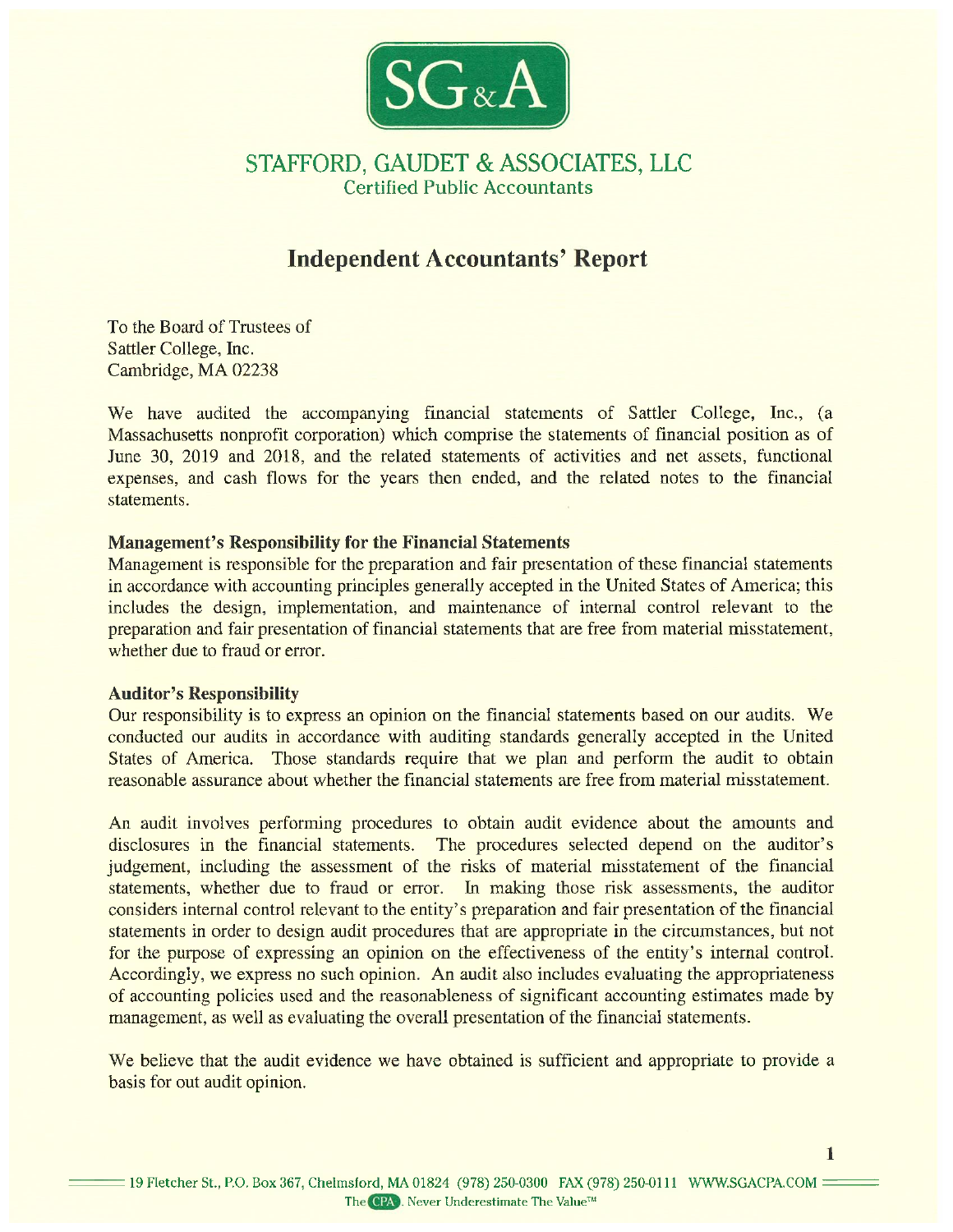### Opinion

In our opinion, the financial statements referred to above present fairly, in all material respects, the financial position of Sattler College, Inc. as of June 30, 2019 and 2018, and the changes in its net assets, functional expenses and its cash flows for the year then ended in accordance with accounting principles generally accepted in the United States of America.

Stafford, Gaudet & Associates, LLC

STAFFORD, GAUDET & ASSOCIATES, LLC Chelmsford, MA February 6, 2020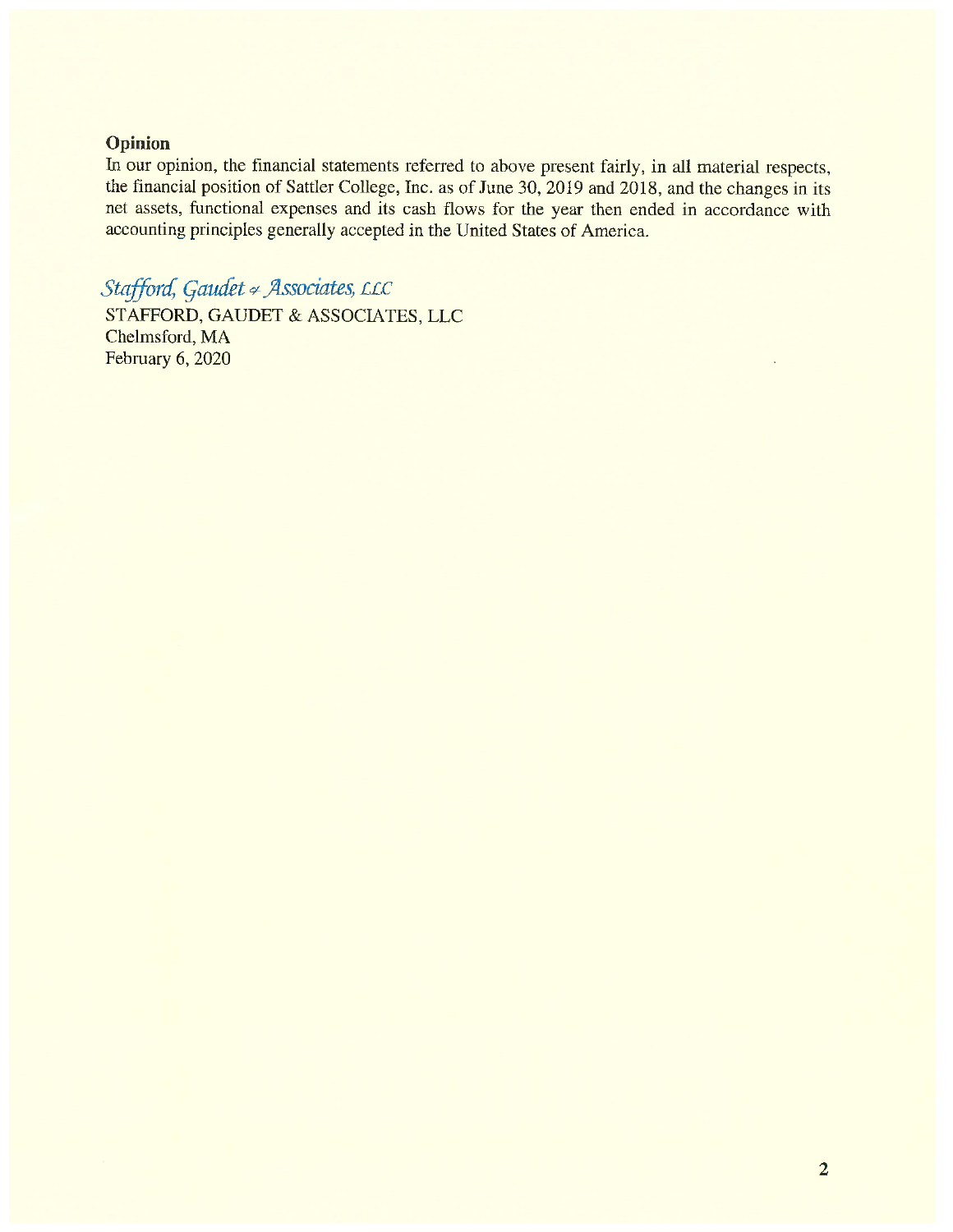# **Statements of Financial Position**

| June 30,                                  | 2019                                  | 2018      |
|-------------------------------------------|---------------------------------------|-----------|
| <b>Assets</b>                             |                                       |           |
| <b>Current Assets</b>                     |                                       |           |
| Cash and cash equivalents                 | \$<br>1,248,738 \$                    | 319,094   |
| Accounts receivable, net of allowance for | 14,450                                |           |
| doubtful acccounts of \$12,000            |                                       |           |
| Prepaid expenses                          | 15,990                                | 20,939    |
| <b>Total Current Assets</b>               | 1,279,178                             | 340,033   |
| <b>Property and Equipment, net</b>        | 921,687                               | 1,015,995 |
| <b>Other Assets</b>                       |                                       |           |
| <b>Security deposit</b>                   | 1,685,256                             | 813,736   |
| <b>Total Other Assets</b>                 | 1,685,256                             | 813,736   |
| <b>Total Assets</b>                       | \$<br>3,886,121<br>$\mathcal{S}$      | 2,169,764 |
| <b>Liabilities and Net Assets</b>         |                                       |           |
| <b>Current Liabilities</b>                |                                       |           |
| Accounts payable                          | \$<br>$30,532$ \$                     | 58,307    |
| <b>Accrued expenses</b>                   | 14,210                                | 2,466     |
| <b>Student deposits</b>                   | 7,100                                 | 5,250     |
| <b>Total Current Liabilities</b>          | 51,842                                | 66,023    |
| Due to affiliate                          | 685,256                               | 685,256   |
| Deferred rent                             | 498,268                               | 168,986   |
| <b>Total Liabilities</b>                  | 1,235,366                             | 920,265   |
| <b>Net Assets</b>                         |                                       |           |
| Without donor restriction                 | 2,650,755                             | 1,249,499 |
| With donor restriction                    |                                       |           |
| <b>Total Net Assets</b>                   | 2,650,755                             | 1,249,499 |
| <b>Total Liabilities and Net Assets</b>   | \$<br>3,886,121<br>$\mathbf{\hat{s}}$ | 2,169,764 |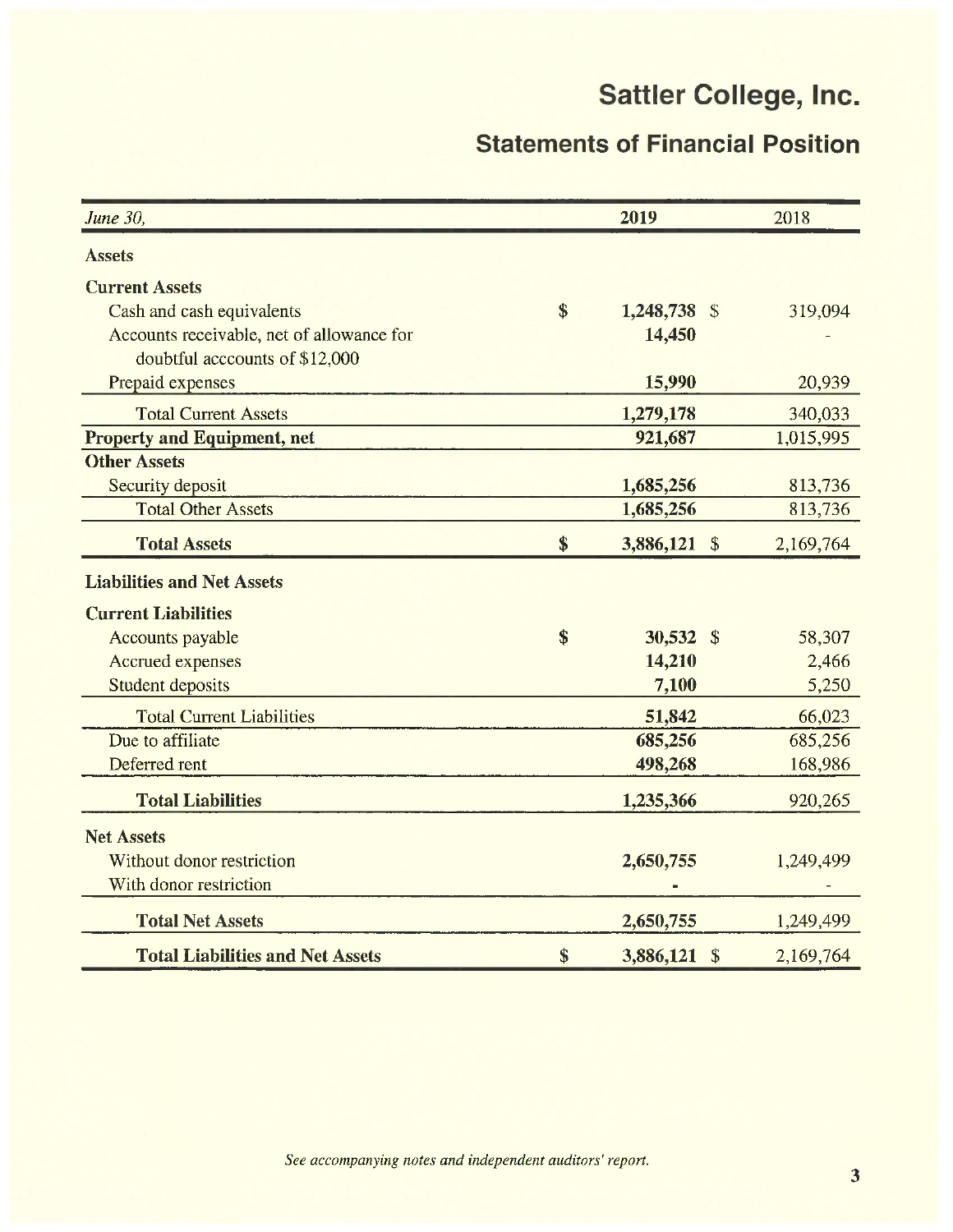# **Statements of Activities and Net Assets**

| Years Ended June 30,                                   | 2019                             | 2018      |
|--------------------------------------------------------|----------------------------------|-----------|
| <b>Change in Net Assets Without Donor Restrictions</b> |                                  |           |
| <b>Support and Revenues</b>                            |                                  |           |
| Support:                                               |                                  |           |
| Contributions and pledges                              | \$<br>4,031,145<br>$\mathcal{S}$ | 1,550,000 |
| Donated goods and services                             |                                  | 134,807   |
| <b>Total Support</b>                                   | 4,031,145                        | 1,684,807 |
| Revenues:                                              |                                  |           |
| Room and board                                         | 222,550                          |           |
| Programs                                               | 263                              |           |
| <b>Total Revenues</b>                                  | 222,813                          |           |
| <b>Total Support and Revenues</b>                      | 4,253,958                        | 1,684,807 |
| <b>Expenses</b>                                        |                                  |           |
| Program services                                       | 2,302,593                        | 338,017   |
| Management and general                                 | 550,109                          | 97,291    |
| <b>Total Expenses</b>                                  | 2,852,702                        | 435,308   |
| <b>Change in Net Assets Without Donor Restrictions</b> | 1,401,256                        | 1,249,499 |
| <b>Net Assets, Beginning of Year</b>                   | 1,249,499                        |           |
| <b>Net Assets, End of Year</b>                         | \$<br>2,650,755<br>$\mathcal{S}$ | 1,249,499 |

 $\sim$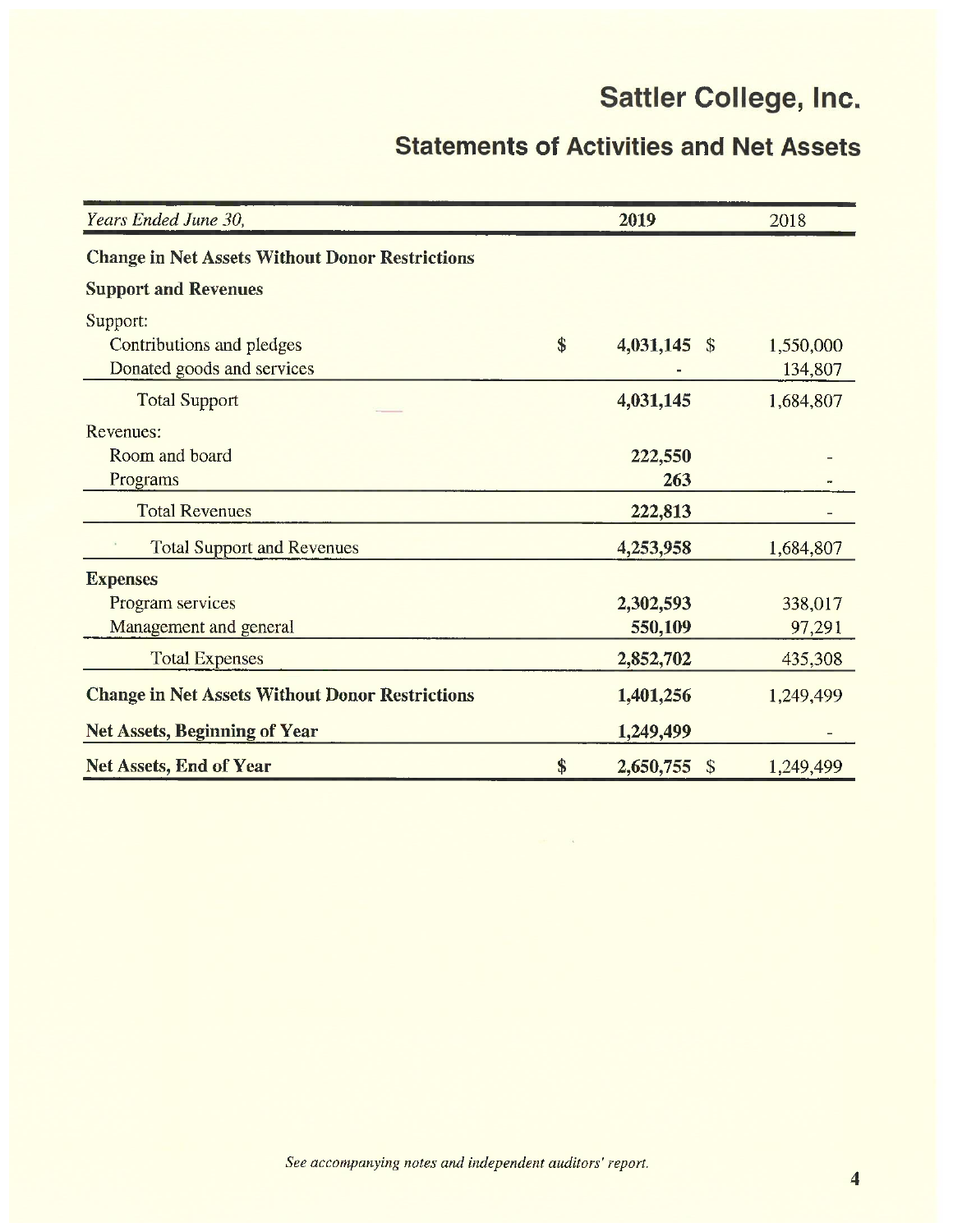# **Statement of Functional Expenses**

2019

Year Ended June 30

|                         |                      |          | <b>Program Services</b> |            |              |             |         |
|-------------------------|----------------------|----------|-------------------------|------------|--------------|-------------|---------|
|                         |                      | Student  | Student                 |            |              | Management  |         |
|                         | Educational          | Housing  | Activity                | Work Study | Total        | and General | Total   |
| 5<br>Rent               | $\bullet$<br>864,996 | $\Theta$ | $\rightarrow$           | S          | S<br>864,996 | ₩<br>85,549 | 950,545 |
| Salaries and wages      | 357,796              |          |                         | 87,942     | 445,738      | 232,021     | 677,759 |
| Student housing         |                      | 52       |                         |            | 520,900      |             | 520,900 |
| Professional services   | 7,712                |          |                         |            | 7,712        | 105,267     | 12,979  |
| Depreciation            | 59,704               |          |                         |            | 59,704       | 5,905       | 65,609  |
| Amortization            | 53,751               |          |                         |            | 53,751       | 5,316       | 59,067  |
| Utilities               | 51,447               |          |                         |            | 51,447       | 5,088       | 56,535  |
| Employee benefit        | 28,274               |          |                         |            | 28,274       | 28,019      | 56,293  |
| External courses        | 52,260               |          |                         |            | 52,260       |             | 52,260  |
| Payroll taxes           | 26,247               |          |                         | 6,777      | 33,024       | 17,020      | 50,044  |
| Dues, licenses and fees | 11,343               |          |                         | 2,276      | 13,619       | 17,264      | 30,883  |
| Clubs and activities    |                      |          | 29,623                  |            | 29,623       |             | 29,623  |
| Travel and meetings     | 18,691               |          | 9,356                   |            | 28,047       |             | 28,047  |
| Software and technology | 25,938               |          |                         |            | 25,938       |             | 25,938  |
| Marketing               |                      |          |                         |            |              | 21,523      | 21,523  |
| Supplies                | 17,666               |          |                         |            | 17,666       |             | 17,666  |
| Library                 | 13,516               |          |                         |            | 13,516       |             | 13,516  |
| Meals and entertainment | 5,988                |          | 6,214                   | 65         | 12,267       |             | 12,267  |
| <b>Bad</b> debt         |                      |          |                         |            | 12,000       |             | 12,000  |
| <b>Student supplies</b> | 9,882                |          |                         |            | 9,882        |             | 9,882   |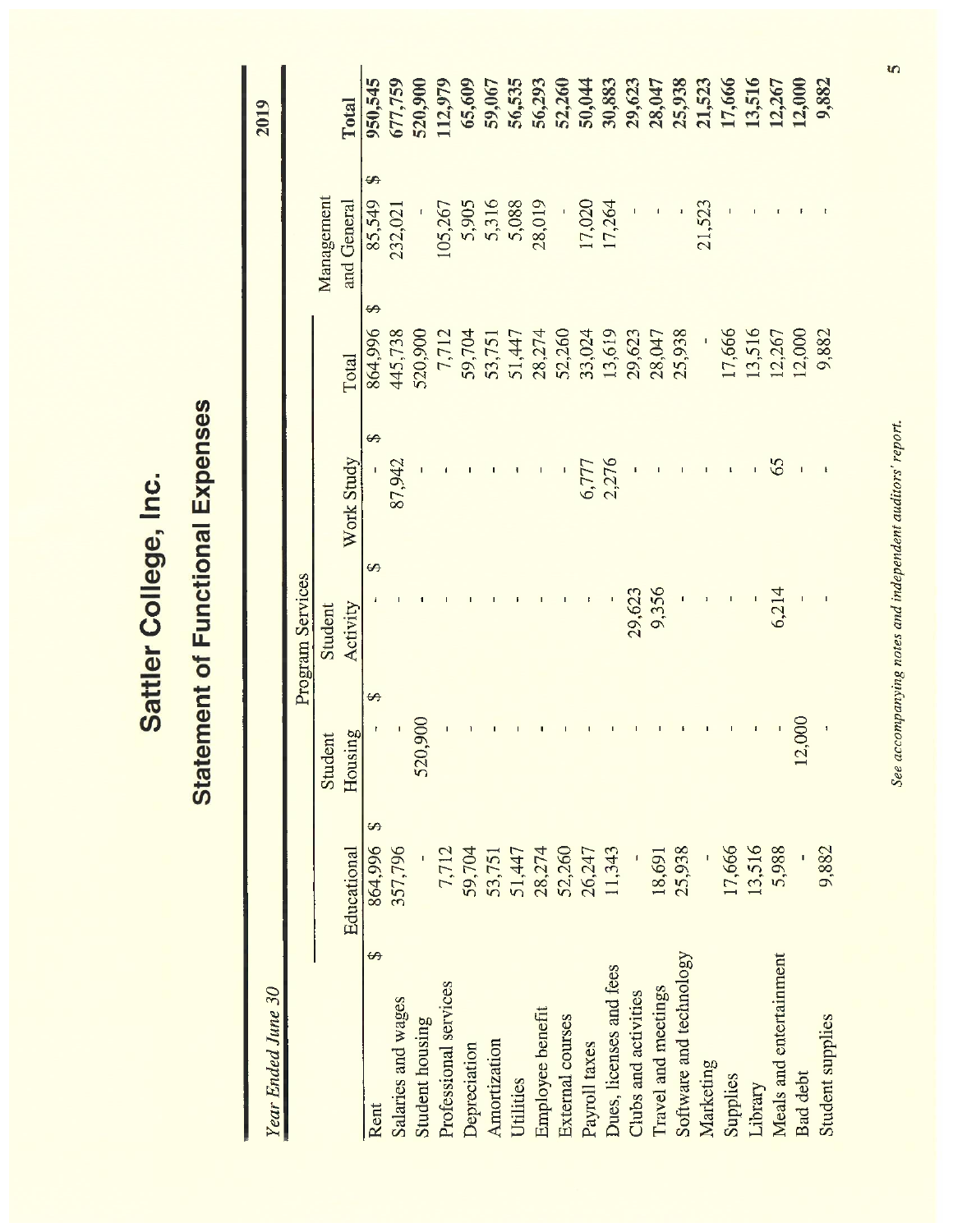# **Statement of Functional Expenses**

2019

Year Ended June 30

|                                       |                  |               | <b>Program Services</b> |            |            |              |             |           |
|---------------------------------------|------------------|---------------|-------------------------|------------|------------|--------------|-------------|-----------|
|                                       |                  | Student       | Student                 |            |            |              | Management  |           |
|                                       | Educational      | asing<br>Hou  | Activity                | Work Study |            | Total        | and General | Total     |
| Advertising                           |                  |               |                         |            |            |              | 9,265       | 9,265     |
| Professional developmen <sup>\$</sup> | $6,655$ \$       |               |                         |            |            | 6,655        |             | 6,655     |
| Office supplies                       |                  |               |                         |            |            |              | 5,654       | 5,654     |
| Insurance                             | 1                |               |                         |            | 737        | 737          | 4,701       | 5,438     |
| Lodging                               | 729              |               | 4.504                   |            |            | 5,233        |             | 5,233     |
| Work study program                    |                  |               |                         |            | 4,751      | 4,751        |             | 4,751     |
| Computer supplies                     |                  |               |                         |            |            |              | 3,050       | 3,050     |
| Public relations                      |                  |               |                         |            |            |              | 3,031       | 3,031     |
| Equipment rental                      | 2,107            |               |                         |            |            | 2,107        |             | 2,107     |
| Studio                                | 1,422            |               |                         |            |            | 1,422        |             | 1,422     |
| Repairs and maintenance               | 1,224            |               |                         |            |            | 1,224        |             | 1,224     |
| Postage                               |                  |               |                         |            |            |              | 929         | 929       |
| Printing and copying                  |                  |               |                         |            |            |              | 423         | 423       |
| Gifts                                 |                  |               | $\mathbf{5}$            |            |            | 100          | 84          | 184       |
| <b>Total Expenses</b>                 | $$ 1,617,348$ \$ | 2,900\$<br>53 | 49.797 \$               |            | 102,548 \$ | 2,302,593 \$ | 550,109\$   | 2,852.702 |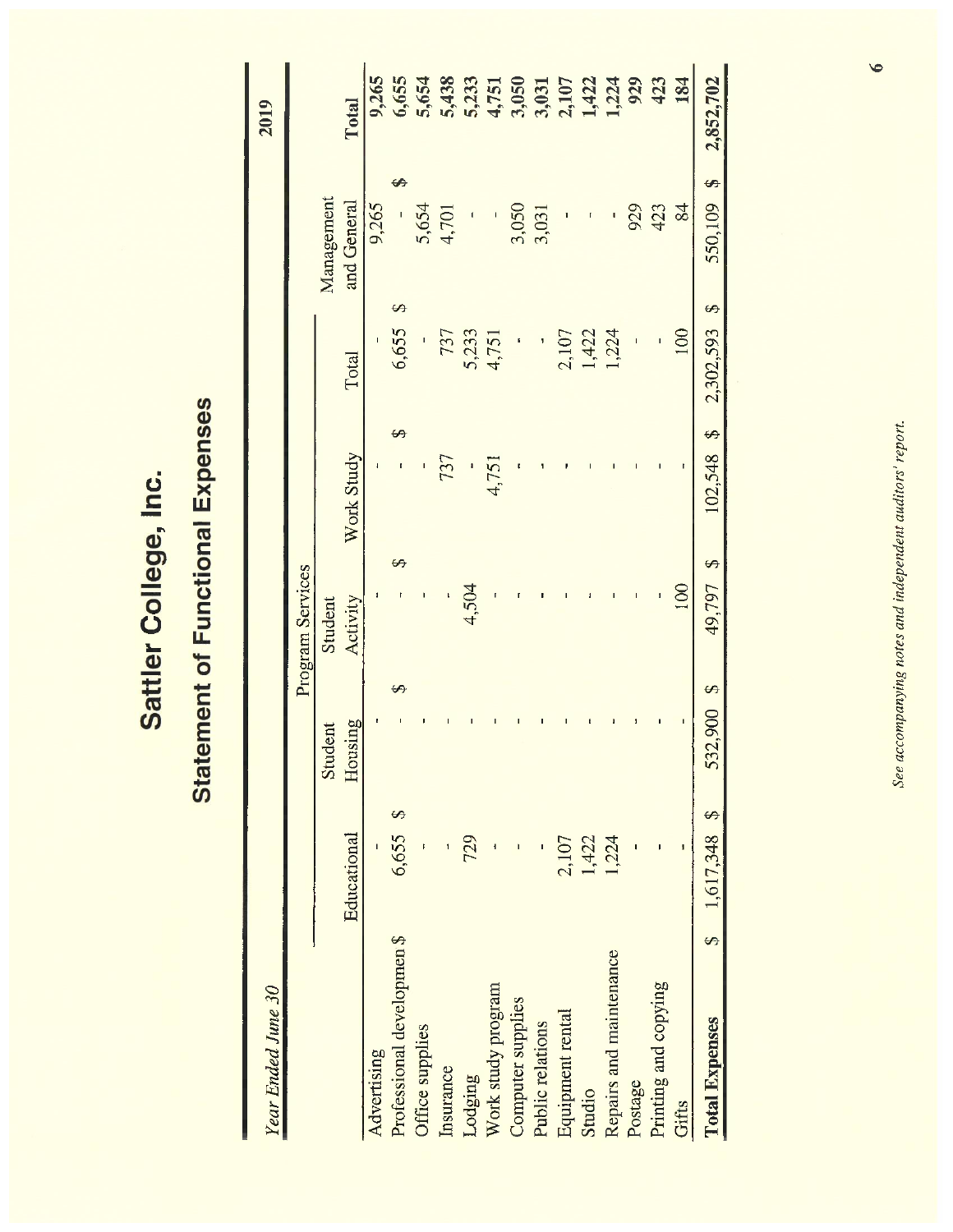| Year Ended June 30          |               |             |                                |               |         |              |             |              | 2018    |
|-----------------------------|---------------|-------------|--------------------------------|---------------|---------|--------------|-------------|--------------|---------|
|                             |               |             | Student                        |               |         |              | Management  |              |         |
|                             |               | Educational | Activity                       |               | Total   |              | and General |              | Total   |
| Rent                        | $\mathcal{S}$ | 154,284     | \$<br>$\overline{\phantom{m}}$ | \$            | 154,284 | $\mathbb{S}$ | 14,702      | $\mathbb{S}$ | 168,986 |
| Donated goods and services  |               | 134,807     |                                |               | 134,807 |              |             |              | 134,807 |
| Professional services       |               |             |                                |               |         |              | 24,315      |              | 24,315  |
| <b>Public relations</b>     |               |             |                                |               |         |              | 21,000      |              | 21,000  |
| Marketing                   |               |             |                                |               |         |              | 15,656      |              | 15,656  |
| Amortization                |               | 8,988       |                                |               | 8,988   |              | 857         |              | 9,845   |
| Depreciation                |               | 7,477       |                                |               | 7,477   |              | 713         |              | 8,190   |
| Employee benefit            |               |             |                                |               |         |              | 8,000       |              | 8,000   |
| <b>Travel and meetings</b>  |               | 5,080       | 2,712                          |               | 7,792   |              |             |              | 7,792   |
| Advertising                 |               |             |                                |               |         |              | 7,653       |              | 7,653   |
| Meals and entertainment     |               | 53          | 7,459                          |               | 7,512   |              |             |              | 7,512   |
| <b>Clubs and activities</b> |               |             | 7,236                          |               | 7,236   |              |             |              | 7,236   |
| Lodging                     |               |             | 4,555                          |               | 4,555   |              |             |              | 4,555   |
| <b>Utilities</b>            |               | 3,510       |                                |               | 3,510   |              |             |              | 3,510   |
| Dues, licenses and fees     |               |             |                                |               |         |              | 2,503       |              | 2,503   |
| Office supplies             |               |             |                                |               |         |              | 1,248       |              | 1,248   |
| Software and technology     |               | 1,201       |                                |               | 1,201   |              |             |              | 1,201   |
| Equipment rental            |               | 655         |                                |               | 655     |              |             |              | 655     |
| Printing and copying        |               |             |                                |               |         |              | 406         |              | 406     |
| Postage                     |               |             |                                |               |         |              | 238         |              | 238     |
| <b>Total Expenses</b>       | \$            | 316,055     | \$<br>21,962                   | $\mathcal{S}$ | 338,017 | \$           | 97,291      | \$           | 435,308 |